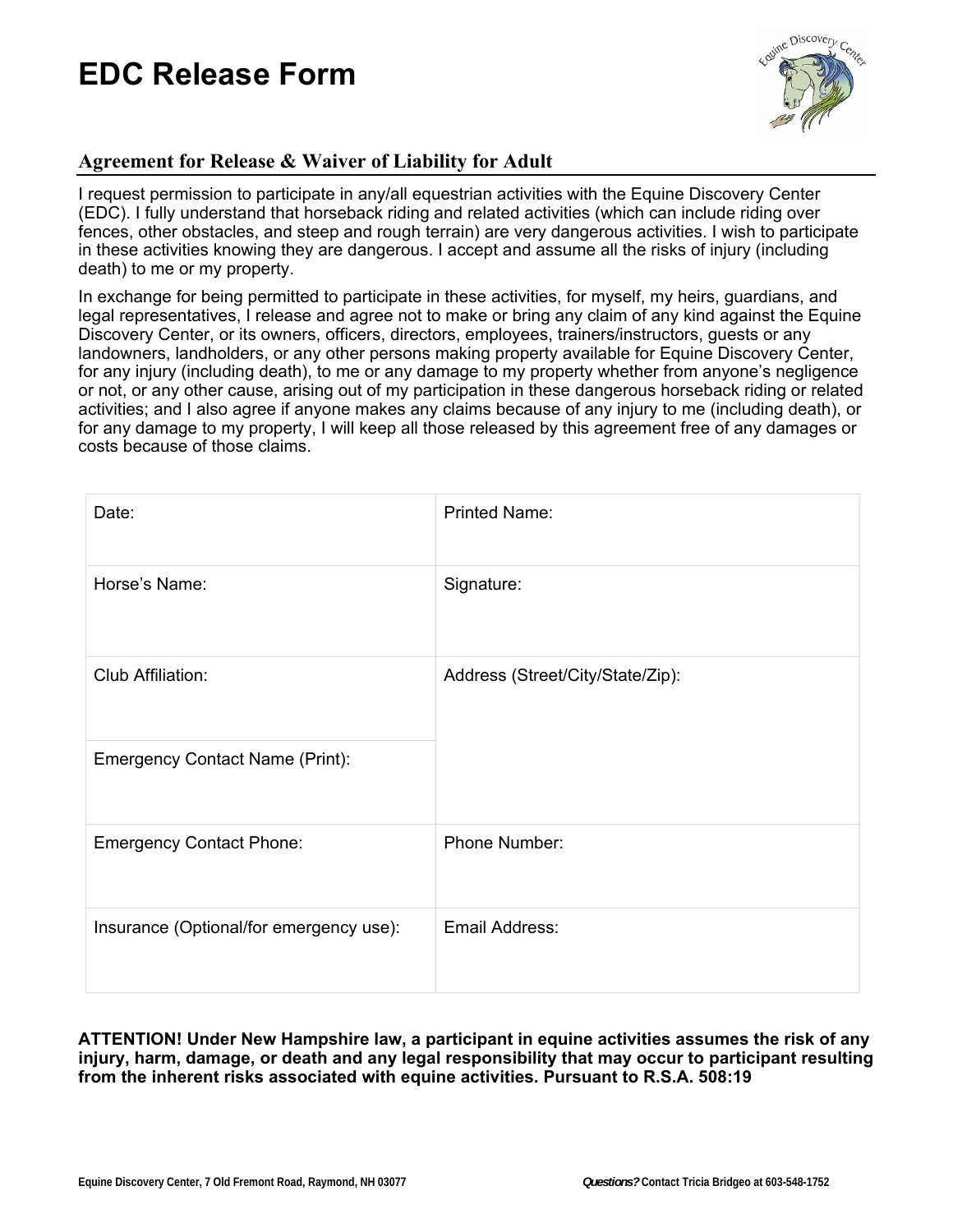

### **Agreement for Release & Waiver for Minor Child**

I request permission for my child, named below, to participate in any/all equestrian activities with the Equine Discovery Center (EDC). I fully understand that horseback riding and related activities (which can include riding over fences, other obstacles, and steep and rough terrain) are very dangerous activities. I wish to allow my child to participate in these activities knowing they are dangerous. I accept and assume all the risks of injury (including death) to my child or my property. I represent and warrant that I have the authority to give this release.

In exchange for my child being permitted to participate in these activities, for my child, myself, my child's heirs, guardians, and legal representatives, I release and agree not to make or bring any claim of any kind against the Equine Discovery Center, or its owners, officers, directors, employees, trainers/instructors, guests or any landowners, landholders, or any other persons making property available for the Equine Discovery Center, for any injury (including death), to my child or any damage to my property whether from anyone's negligence or not, or any other cause, arising out of my child's participation in these dangerous horseback riding or related activities; and I also agree if anyone makes any claims because of any injury to my child (including death), or for any damage to my property, I will keep all those released by this agreement free of any damages or costs because of those claims.

| Date:                                   | Printed Name (Minor/Child):      |
|-----------------------------------------|----------------------------------|
| Horse's Name:                           | Printed Name (Parent/Guardian):  |
| Club Affiliation:                       | Signature (Parent/Guardian):     |
| <b>Emergency Contact Name (Print):</b>  | Address (Street/City/State/Zip): |
| <b>Emergency Contact Phone:</b>         |                                  |
| Insurance (Optional/for emergency use): | Phone Number:                    |
|                                         | Email Address:                   |

**ATTENTION! Under New Hampshire law, a participant in equine activities assumes the risk of any injury, harm, damage, or death and any legal responsibility that may occur to participant resulting from the inherent risks associated with equine activities. Pursuant to R.S.A. 508:19**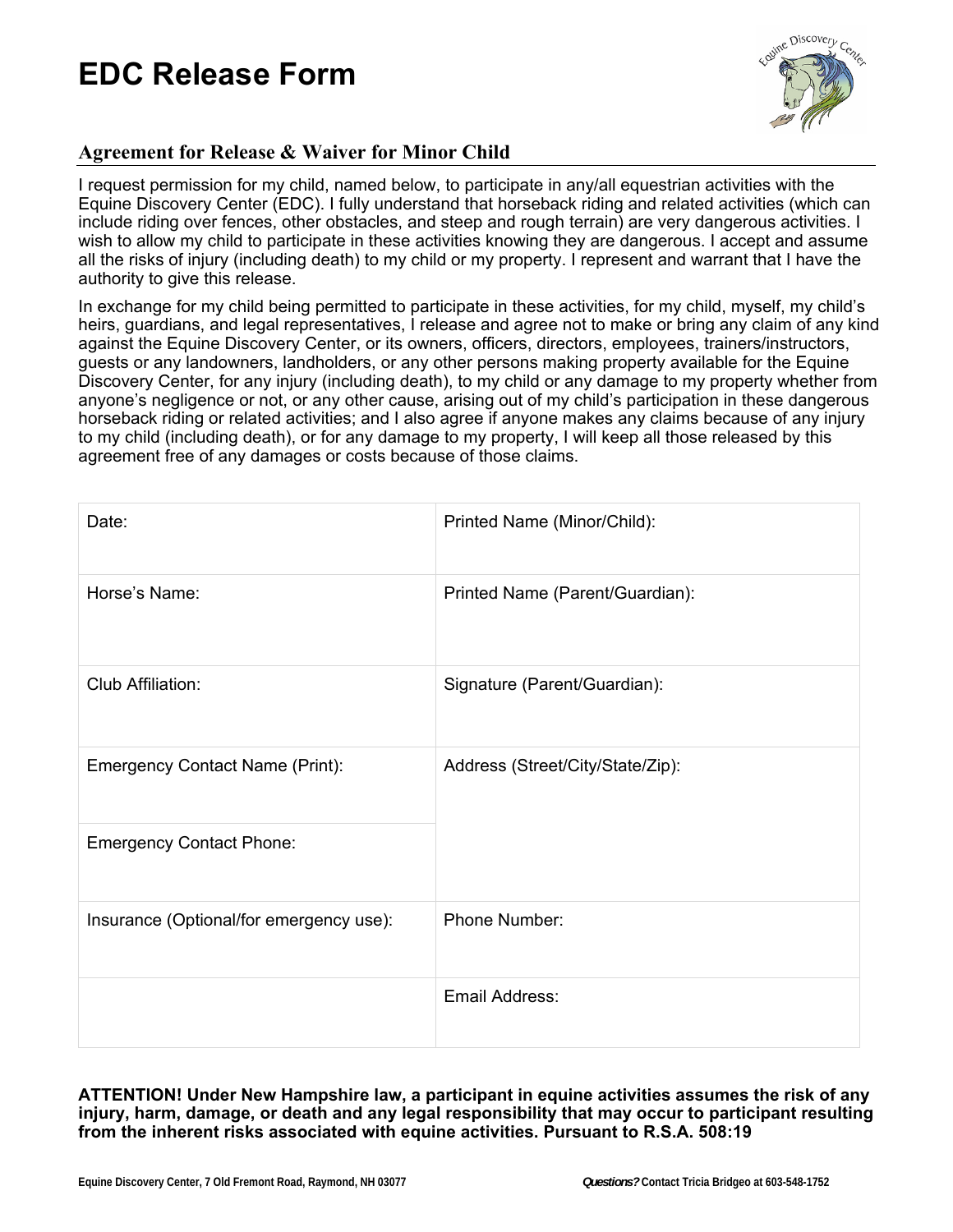

### **General Release for Equine Discover Center: Hold Harmless and Indemnity Agreement for Equine and Related Activities**

Please complete the identification portion at the top then read the entire release, initial each entry on the line provided and include your signature at the end. Parents must sign for minors (under age 18) and minors must complete the box on the following page.

#### **Rider Identification:**

| Name:                            | Phone: |
|----------------------------------|--------|
| Address (Street/City/State/Zip): |        |

#### **Parent or Guardian Identification, if rider is a minor (under age 18):**

| Name:                            | Phone: |
|----------------------------------|--------|
| Address (Street/City/State/Zip): |        |

This agreement is made between Equine Discovery Center (EDC) and the Rider and Rider's parents (or guardian if Rider is a minor). In exchange for the use and enjoyment of the property of Equine Discovery Center services, training, skills, animals or facilities, today and for all future dates, whether for fee or not. The Rider and Rider's parent or guardian on behalf of Rider each, and their heirs, and assigns hereby release, hold harmless and indemnify Equine Discovery Center owners and its agents, employees and assigns, for any and all activity in any way related to equine activities, including but not limited to any activity for which the Rider and/or parents or guardian may be present on the premises of Equine Discovery Center, including as a spectator.

- 1. If only one parent signs this agreement for a minor child, that parent represents that they have the authority to sign on behalf of and thereby binds both parents.
- 2. Rider and Parents agree to abide by all rules and regulations of Equine Discovery Center.
- 3. Rider and Parents agree to carry insurance on their personal property and themselves and acknowledge that insurance is not provided by Equine Discovery Center.
- 4. Rider and Parents understand and agree that horseback riding in all respects (including but not limited to jumping fences and other obstacles, polo, trail riding over steep and rough terrain, etc.) can be a very dangerous activity, and agree nevertheless to participate in these activities knowing that they are dangerous and accept and assume all the risks of injury, including death, for the rider or to their property. **Example 18 Rider and** Parents agree that any work done by them without monetary compensation in and around Equine Discovery Center does not make them employees or agents of Equine Discovery Center.
- 5. Rider and Parents agree that they are voluntarily participating in activities at Equine Discovery Center and are under no compulsion to do so. Rider and Parents assume and accept any and all risks involved in or in any way arising from their use of, or presence upon, the property and facilities and the services of Equine Discovery Center, including but not limited to bodily injury, death, property damage, and the unavailability of emergency medical care, or any other loss or damage, even if the method of injury or loss or the nature and extent thereof are not contemplated at the time of signing of this agreement.
- 6. Rider and Parents acknowledge that by this agreement the rights of Equine Discovery Center will extend to those under RSA 508:19 and beyond to the greatest extent permitted by New Hampshire law. 2015 NH Statute 508:19 Liability; Equine Activities II. Except as provided in paragraph III of this section, an equine activity sponsor, an equine professional, or any other person engaged in an equine activity, shall not be liable for an injury or the death of a participant resulting from the inherent risks of equine activities and, except as provided in paragraph III of this section, no participant's representative shall make any claim against, maintain an action against, or recover from